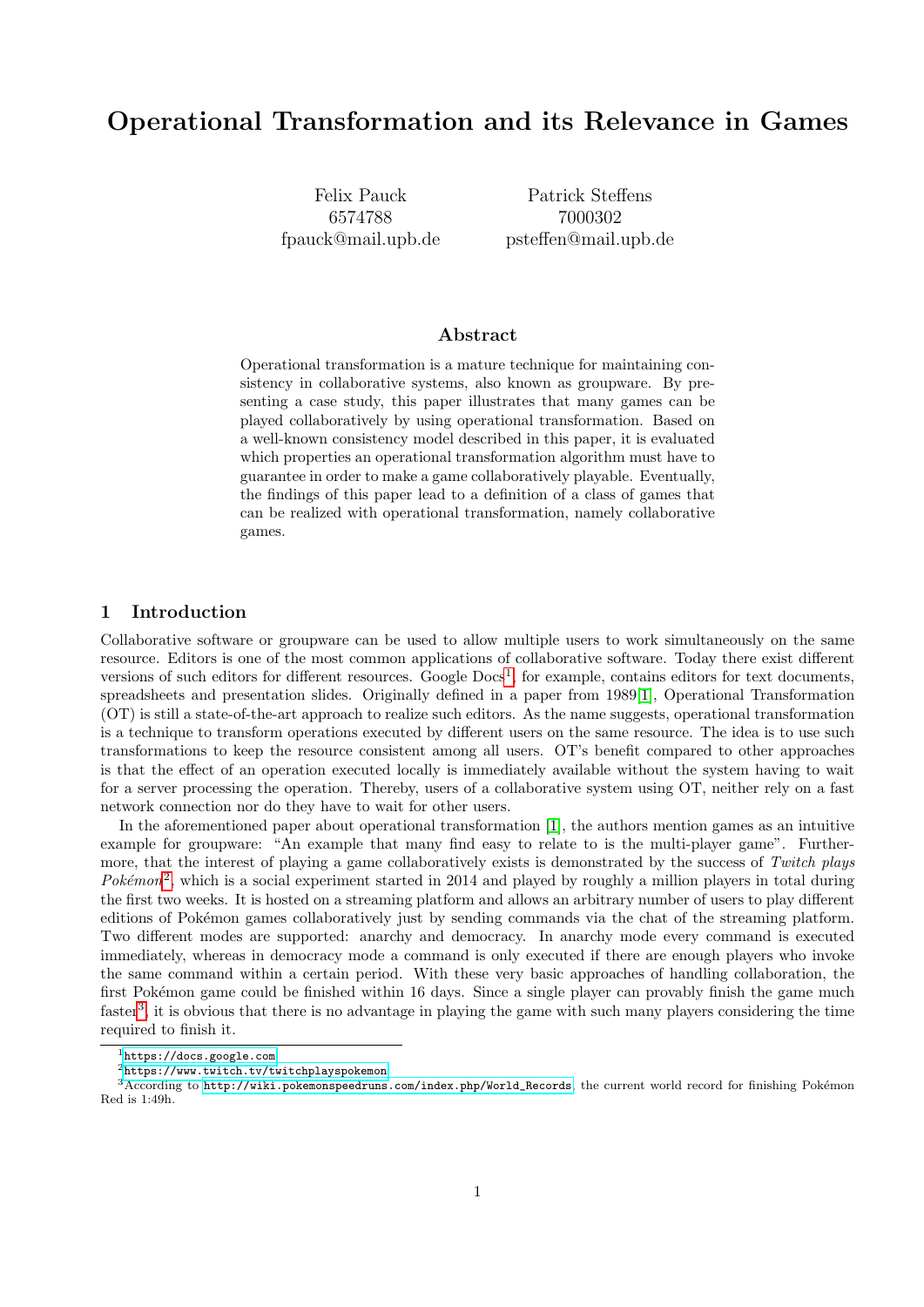Nevertheless, until today it is neither known if games can be played collaboratively, using OT nor if it would be benefitial in terms of finishing a game more efficiently. In this paper, we show that it is possible and argue why it can be benefitial in specific games (see Section [5\)](#page-9-0). To do this, we develop a simplified version of the well known single player game Solitaire which is described in Section [2.](#page-1-0) In Section [3,](#page-2-0) different consistency models are introduced which must be implemented by OT algorithms as described in Section [4](#page-4-0) in order to enable playing this game collaboratively.

## <span id="page-1-0"></span>2 Simplified Solitaire

Solitaire is a famous card game that has been part of Microsoft Windows for decades now. In this paper a simplified version of this game is used as a running example. Furthermore, we explain how OT can be used to play this simplified version of Solitaire in a collaborative way.

The original Solitaire game is played with 52 cards, including 13 cards of each suit:  $\clubsuit$  Clubs,  $\diamond$  Diamonds, Spades,  $\heartsuit$  Hearts. The goal is to sort all cards to four cardstacks, one for each suit. The designated order is: A  $(Acc) < 2 < 3 < 4 < 5 < 6 < 7 < 8 < 9 < 10 < J$  (Jack)  $< Q$  (Queen)  $< K$  (King). To do so, 7 open stacks can be used to shift cards around and one stack can be browsed. We assume that the rules<sup>[4](#page-1-1)</sup> are widely known and do not explain them in detail in this paper. Doubtlessly, in order to understand the collaborative part of the simplified version it is not required to know the rules of the game.

This simplified version is used because it allows us to focus on the interesting collaborative part instead of explaining details and special cases. First of all, in this version of Solitaire the number of suits and cards is reduced. Only the 13 cards of Clubs  $(\clubsuit)$  and Hearts  $(\heartsuit)$ are considered. Accordingly, the number of open stacks is changed from 7 to 5.

#### 2.1 Definition

The complete game can formally be defined by the following three sets:

- $A = \{A_2, ..., K_2, A_{\heartsuit}, ..., K_{\heartsuit}\}\$ is the set of all cards.
- $S = \{B, T_1, T_2, S_1, S_2, S_3, S_4, S_5\}$  is the set of all cardstacks. The cardstacks again are sorted sets of cards. Assume that all cardstacks are sorted from top to bottom. Thus, the first element in each cardstack is the card that can be found on top of this stack.



<span id="page-1-2"></span>Figure 1: Simplified Solitaire Overview

•  $V \subseteq A$  the set of currently visible cards.

In addition, let  $X[i]$  refer to the card which can be found at position i in cardstack X starting with  $i = 1$  for the card on top of the stack and going on with  $i > 1$  towards the bottom of the stack. Furthermore, a configuration  $C = (S, V)$  reflects a state of the game. A configuration can be changed by executing an operation. For example a configuration  $C_1$  can be reached from configuration  $C_0$  by execution operation  $O: C_0 \xrightarrow{O} C_1$ .

In Simplified Solitaire the B stack can be browsed endlessly. The two target cardstacks  $T_1$  and  $T_2$  are used to collect the already sorted cards. In this case the cards have to be sorted consecutively in ascending order from Ace to King and all cards in  $T_1$  and  $T_2$  must have the same suit. All other cardstacks are open stacks which can be used to shift cards around. The cards on these stacks on the other hand have to be ordered consecutively in descending order from King to Ace and the color of each card has to be different from the color of the card below.

Figure [1](#page-1-2) shows one possible configuration of a Simplified Solitaire game. In this configuration for example the cardstack  $S_2 \in S$  holds the cards  $S_2[1] = 4_{\heartsuit}$  and  $S_2[2] = 8_{\clubsuit}$ . But since the 8 of Clubs is not an element of V, the players cannot see the value of that card. Likewise in Figure [1,](#page-1-2)  $T_1$  holds the cards  $\{3, 2, 4, 4\}$  even if only the 3 of Clubs can be seen. Hence, it is part of the goal of the game to reveal all hidden cards in all open stacks  $(S_1, \ldots S_5)$ .  $T_2$  is still empty in this example.

<span id="page-1-1"></span> $4$ Description of the original Solitaire: https://en.wikipedia.org/wiki/Microsoft Solitaire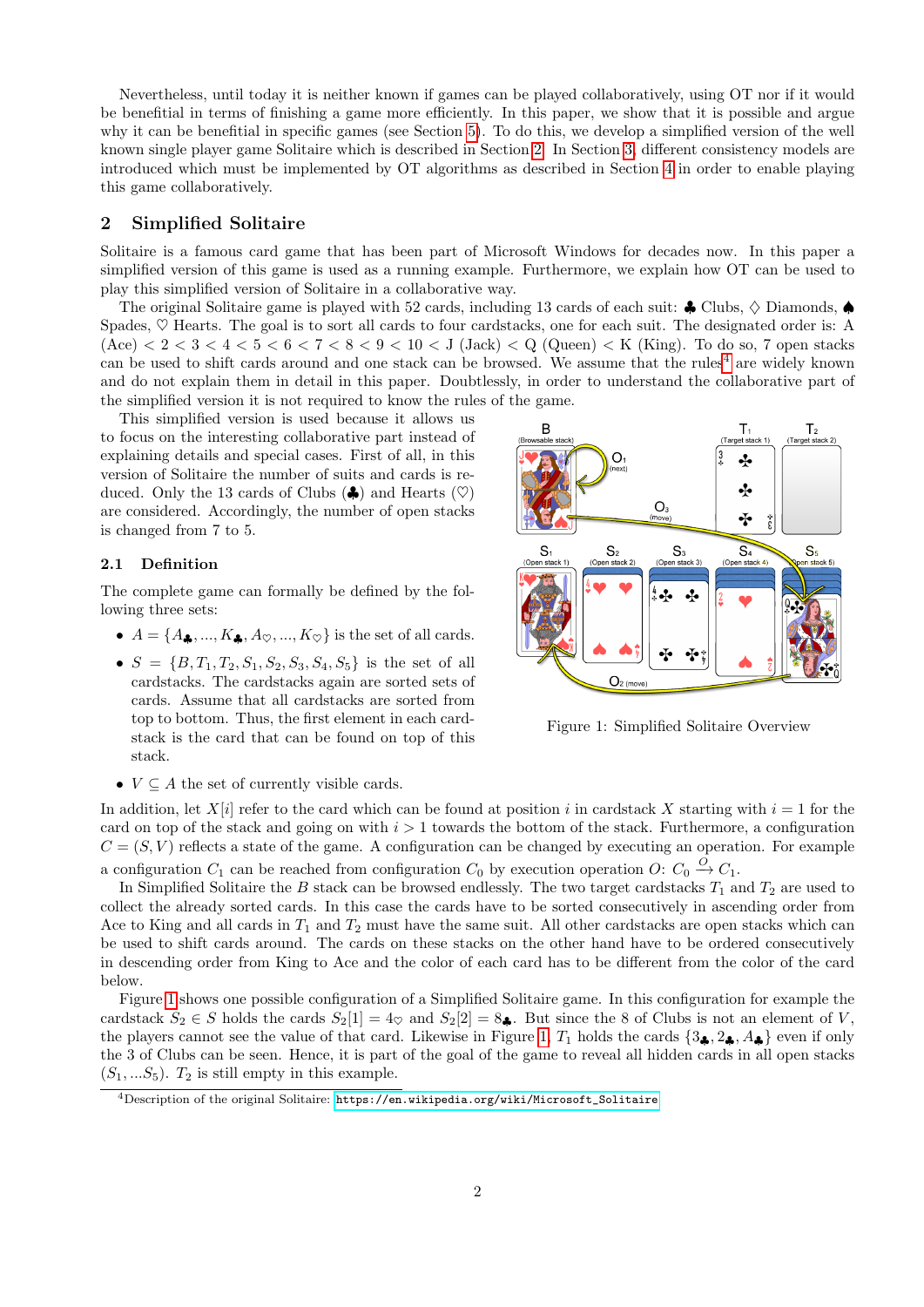#### 2.2 Operations

To play the game, every player can access two types of operations, namely next and move. By executing one of these, the current configuration  $C_x$  is transformed into another configuration  $C_{x+1}$ . The next() operation uncovers the next card on the browsable cardstack (B). Let  $x = B[1]$  be the card on top of B and  $y = B[2]$  be the card that should be uncovered. At first the next operation takes x and puts it at the bottom of  $B$ . In turn, y becomes the card on top of  $B$ . Secondly, it replaces x by y in V.

The move  $(c, From, To)$  operation moves anything from a single card up to a complete stack on top of another stack. More precisely, it takes c and all cards on top of c in the From-stack and puts them on top of the To-stack. Furthermore c is equal to From[i] and if  $From[i + 1]$  exists and  $From[i + 1] \notin V$  holds, then  $From[i+1]$  is added to V as well as c is added to V if  $c \notin V$ . In other words, the card below c on the From-stack becomes visible.

Considering the example illustrated in Figure [1,](#page-1-2) the yellow arrows represent three operations  $O_1$ ,  $O_2$  and  $O_3$ . Operation  $O_1$  = next() uncovers the next card behind the Jack of Hearts. Denote move( $Q_{\clubsuit}$ ,  $S_5$ ,  $S_1$ ) as operation  $O_2$ . Once it is executed the Queen of Clubs and every card on top of it is placed on top of the King of Hearts on stack  $S_1$ . By operation  $O_3 = \text{move}(J_{\heartsuit}, B, S_5)$  the Jack of Hearts is placed on top of the Queen of Clubs on stack  $S_5$ .

Figure [2](#page-2-1) shows the execution of these operations in a two player scenario. Alice and Bob play Simplified Solitaire by collaborating without any extra means of communication. Alice executes operation  $O_1$  (see ①) and immediately reveals the subsequent card in stack B behind the Jack of Hearts. Then Alice moves the Queen of Clubs by executing operation  $O_2$  (see  $\circledcirc$ ). Lastly she receives the operation  $O_3$  from Bob (see  $\circledcirc$ ). The occurring problem is that the Queen of Clubs cannot be located on stack  $S_5$  anymore, because the execution of  $O_2$  moved it to  $S_1$ . In order to solve this problem, operational transformation can be used. A transformation of operation  $O_3$  makes sure that the Jack of Hearts is still placed on top of the Queen of Clubs. Such an operational transformation is illustrated by the symbol:  $\rightarrow_t$ . In the current case  $O_3$  is transformed into  $O'_3$ :  $O_3$  = move( $J_{\heartsuit}$ , B,  $S_5$ )  $\rightarrow_t O'_3$  = move( $J_{\heartsuit}$ , B, S<sub>1</sub>). The last parameter has been transformed. By executing  $O'_3$  now (see  $\circledcirc$ ), the Jack of Hearts is placed on top of the Queen of Clubs on stack  $S_1$  as intended. From Bob's perspective another operation has to be transformed. Once he receives operation  $O_1$  (see  $\circledast$ ) he wants to uncover the card under the Jack of Hearts in the browsable stack  $(B)$ . But this is not required anymore, because the Jack of Hearts has already been moved by his own operation  $(O_3, \mathcal{D})$  what implicitly uncovered the subsequent card. Hence, the operation  $O_1$  is transformed into  $O'_1 = \text{NOP}$  (see  $\circledast$ ) where  $\text{NOP}$  stands for "no operation"  $(O_1 \rightarrow_t O'_1)$ .

The described transformations are enforced by the collaborative system in order to achieve consistency. How to achieved consistency exactly is defined in the next section based on consistency models.



<span id="page-2-1"></span>Figure 2: Two Player Execution Scenario

### <span id="page-2-0"></span>3 Consistency Models

Initially, operational transformation was developed to be used as a part of groupware or collaborative systems. In such a system one of the most important aspects is consistency. Every user should always see and use the same basis, which in the running example would be the board. However, maintaining consistency can be challenging.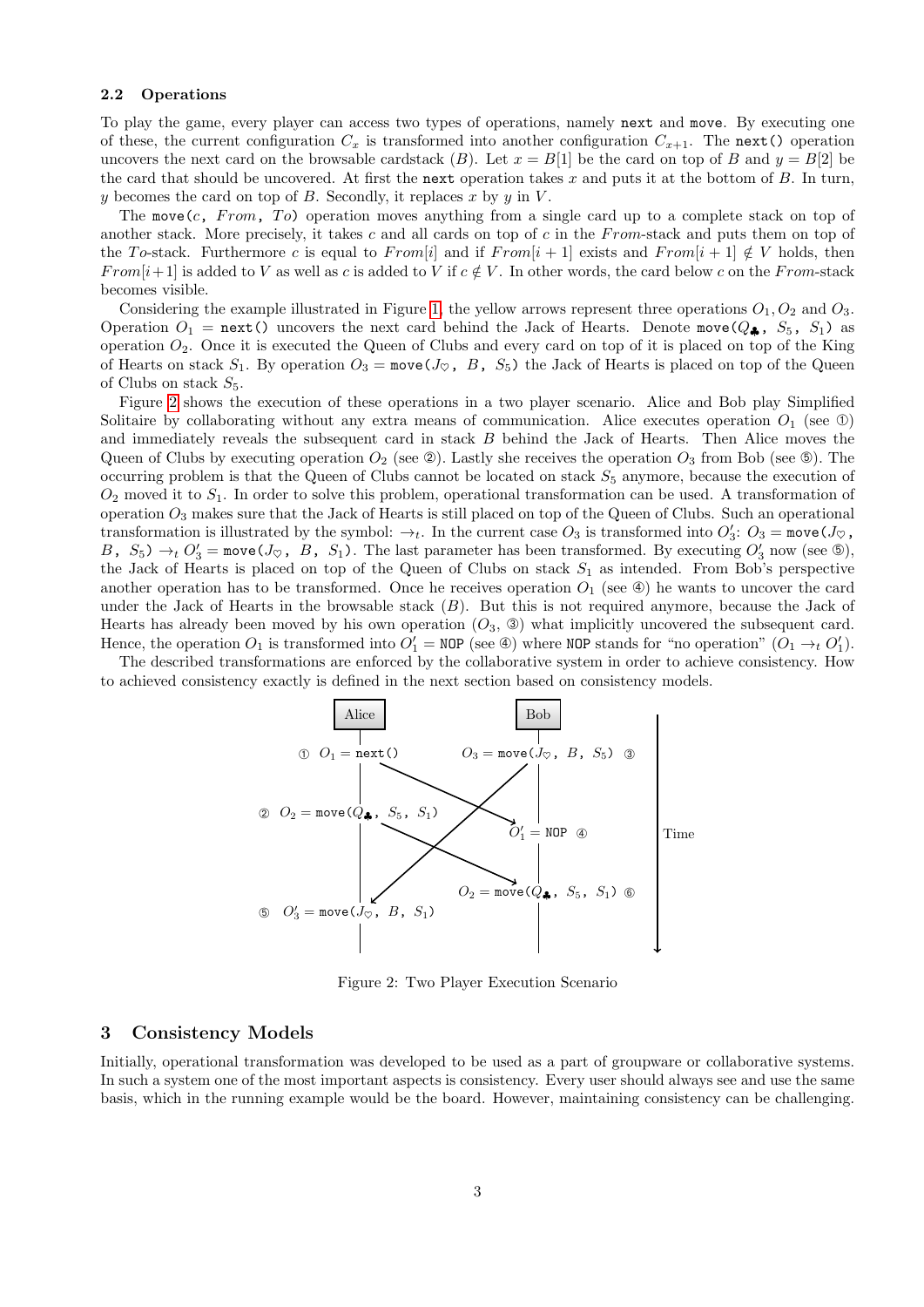To guarantee consistency, the system must follow a *consistency model* that describes exactly how to achieve consistency for all users. Several models have been developed and published to accomplish that task.

In the following, we focus on basic models, because they illustrate best what benefits can be achieved by using operational transformation. Nevertheless, there are other models that might be better in measure of generality and provableness. Furthermore, we discuss how well these models can be applied to games and in particular to Simplified Solitaire.

In general, a consistency model consists of a collection of different properties. A system or game implementing such a model has to make sure that all properties are always satisfied in order to guarantee consistency.

#### <span id="page-3-1"></span>3.1 The CC Model

The CC model is the most basic consistency model and it is also the basis for all other models described in this section. It was introduced in 1989 in the paper "Concurrency Control in Groupware Systems"[\[1\]](#page-12-0) and is based on two properties, namely Precedence (Causality) and Convergence. In the following definitions of these properties a site refers to a viewpoint of a user. A site in games for example refers to a player's instance of the game.

Definition 1 The Precedence property ensures that all dependent operations are executed in the same order at all sites.

One operation is dependent on another if they are related by the precedes relation  $(\rightarrow_p)$ , which is formally defined as Lamport's "happened-before" relation[\[2\]](#page-12-1). It relates operations to each other by the time of their generation. Hence,  $O_a$  generated at site i precedes  $O_b$  generated at site j  $(O_a \rightarrow D_b)$  if and only if one of the following cases is true:

- 1.  $i = j$  and operation  $O_a$  was generated before  $O_b$  was generated.
- 2.  $i \neq j$  and operation  $O_a$  was executed at site j before  $O_b$  was generated.
- 3. There exists a set of operations  $\{O_{x_1},...,O_{x_n}\}\$  with  $O_a \to_p O_{x_1} \to_p ... \to_p O_{x_n} \to_p O_b$ .

In the example visualized in Figure [2](#page-2-1) only the operation  $O_2$  depends on  $O_1$   $(O_1 \rightarrow_p O_2)$ , because case 1 is true. Both operations are generated on the same site as well as  $O_a$  is generated before  $O_b$ . Thereby,  $O_1$  has to be executed before  $O_2$  at all sites. Case 2 is never fulfilled by any set of operations from the example, because Alice and Bob never execute an operation received from the other before generating their own operations. Additionally, since there is only one dependency  $(O_1 \rightarrow_p O_2)$  in the example, case 3 never holds.

Definition 2 The Convergence property ensures that the configuration reached after the execution of a set of operations is the same at all sites.

To achieve the convergence property, a total order could be built. This total order could determine for example that any operation  $O_i$  with  $i < j$  is executed before any operation  $O_j$  is executed. For the example described in Section [2,](#page-1-0) this allows only one execution order. Operation  $O_1$  has to be the first one followed by  $O_2$  which in turn is followed by operation  $O_3$ . To achieve such a total order at all sites, an undo/redo scheme could be used. By that, Bob for example would undo operation  $O_3$  once he receives  $O_1$  and then automatically execute  $O_1$  followed by  $O_3$ . This method requires that all operations are reversible.

This shows that all properties of the CC Model can be satisfied without using operational transformation at all, but in consequence of that the rules of the game might be violated. For example, by executing  $O_2$  before  $O_3$  the Jack of Hearts is placed on stack  $S_5$  but not on top of the Queen of Clubs as originally intended. Hence, the rules of Simplified Solitaire are violated, because the Jack of Hearts can only be placed on top of the Queen of Clubs or on top of the 10 of Hearts on one of the target stacks. In fact this can happen even if each player by himself only invoked operations that do not violate the rules of Simplified Solitaire. The model which is described next overcomes this issue by adding a further property.

#### <span id="page-3-0"></span>3.2 The CCI Model

This model is built upon the CC model. It consists of three properties: Causality Preservation (Precedence), Convergence which are defined in the same way as in the CC model and Intention Preservation. To satisfy the latter one a technique like operational transformation has to be used.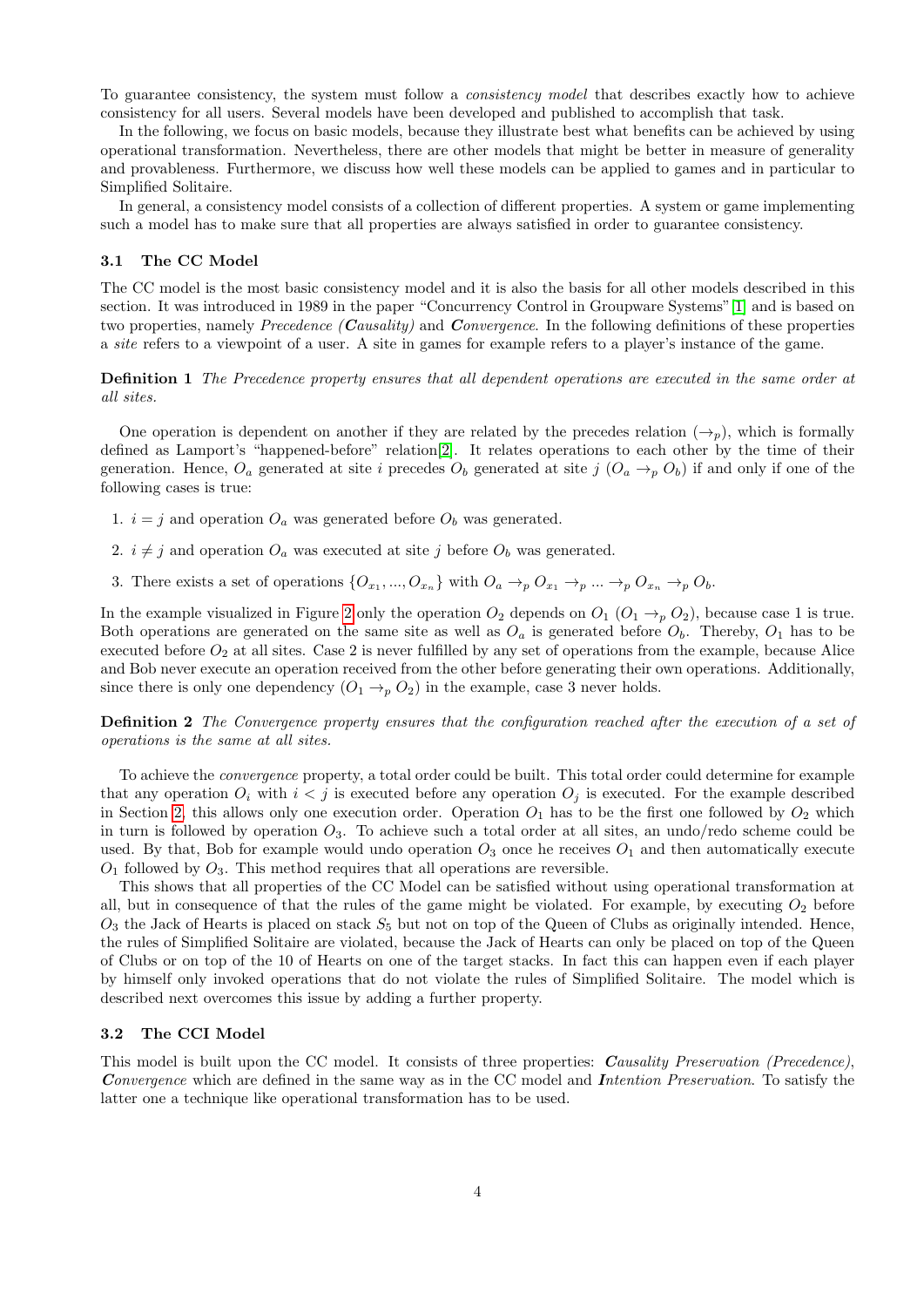Definition 3 Intention Preservation guarantees that the intention of any executed operation is always the same and independent of the site of execution.

Assume the initial configuration is  $C_{Start}$  and the set of operations that are executed is  $\{O_1, O_2, O_3\}$  as depicted in Figure [2.](#page-2-1) On Alice's site this has to lead to the following configuration changes:

$$
C_{Start} \xrightarrow{O_1} C_1 \xrightarrow{O_2} C_2 \xrightarrow{O_3 \rightarrow \iota O'_3} C_{Final}
$$

On Bob's site on the other hand the sequence of configuration changes has to be:

$$
C_{Start} \xrightarrow{O_3} C_3 \xrightarrow{O_1 \rightarrow \iota O_1'} C_3 \xrightarrow{O_2} C_{Final}.
$$

Unless the operations  $O_1$  and  $O_3$  are transformed as described in Section [2,](#page-1-0) these sequences violate the rules of Simplified Solitaire. Now to satisfy the intention preservation property, the intention of  $O'_1$  and  $O'_3$  has to match the intention of  $O_1$  and  $O_3$  respectively.  $O_1$  should uncover the next card on stack B. Since that already happened by moving the Jack of Hearts the intention is preserved if  $O'_1$  simply does nothing. The transformation function realizes this by transforming the operation into  $NOP$ .  $O_3$  should move the Jack of Hearts on top of the Queen of Clubs. After the transformation  $O'_3$  still has the same effect even if the Queen is located on top of another stack, namely  $S_1$ . In both cases the transformation preserves the intention of the original operation. So if the intention of any operation is defined according to the rules of Simplified Solitaire this implies that any executed, rule-compliant operation and its transformed replica cannot violate the rules of Solitaire. Additionally, the convergence property is satisfied as well since both players end up with the same configuration  $(C_{Final})$  on their site after execution of all three operations.

Still, the CCI model lacks a formal and generic definition of intentions and therefore does not allow a complete proof of the intention preservation property. However, there exist other models that overcome this problem as mentioned in the next Section.

#### 3.3 Further Consistency Models

There exist at least two more consistency models comparable to the CCI model. In particular, the CSM model [\[3,](#page-12-2) [4\]](#page-12-3) and the CA model [\[5\]](#page-12-4). On one hand, these models share the causality property. On the other hand, their other properties are defined differently. But these properties still aim for the same goals as the convergence and intention preservation properties from the CCI model. The only difference is that their definitions are more generic and less ambiguous and by that it is easier to prove them formally. However, since the rules of games already strictly define how to preserve the intention of any operation, the CCI model in combination with these rules is sufficient for maintaining consistency in games like Simplified Solitaire. Hence, the CSM and CA models are not described any further in this paper.

### <span id="page-4-0"></span>4 Operational Transformation

In order to realize the aforementioned consistency models within a collaborative software system such as Simplified Solitaire, the technique Operational Transformation (OT) which was introduced in Section [1](#page-0-3) could be used.

When specifying an OT system, an appropriate algorithm must be chosen, called OT algorithm. Ellis and Gibbs  $[1]$  point out several properties an OT algorithm must have. First, the effect of an operation must be available immediately on the system where it was executed. Second, it must relinquish locking techniques and third, it must be fully distributive. The latter means, that the OT algorithm must be able to handle concurrent operations generated on multiple sites where a site refers to a user's local system on which an instance of the OT algorithm runs. Two operations are considered concurrent if they were simultaneously generated on different sites based on the same configuration. Concurrent operations are *potentially conflicted* as they potentially lead to different configurations on each site after being executed. This is the case if another operation was executed in between. Therefore, the OT algorithm chooses an appropriate  $OT$  function according to the operations' type. Such an OT function checks whether the operations are in conflict and transforms one of them accordingly. However, if no conflict is detected, no transformation is performed and the operation is executed directly.

In the following, we introduce the properties an appropriate OT algorithm must fulfil in order to meet the requirements of the CCI model which was considered suitable for collaborative games in Subsection [3.2.](#page-3-0) We also present exemplary OT function definitions and show their use based on our running example introduced in Section [2.](#page-1-0)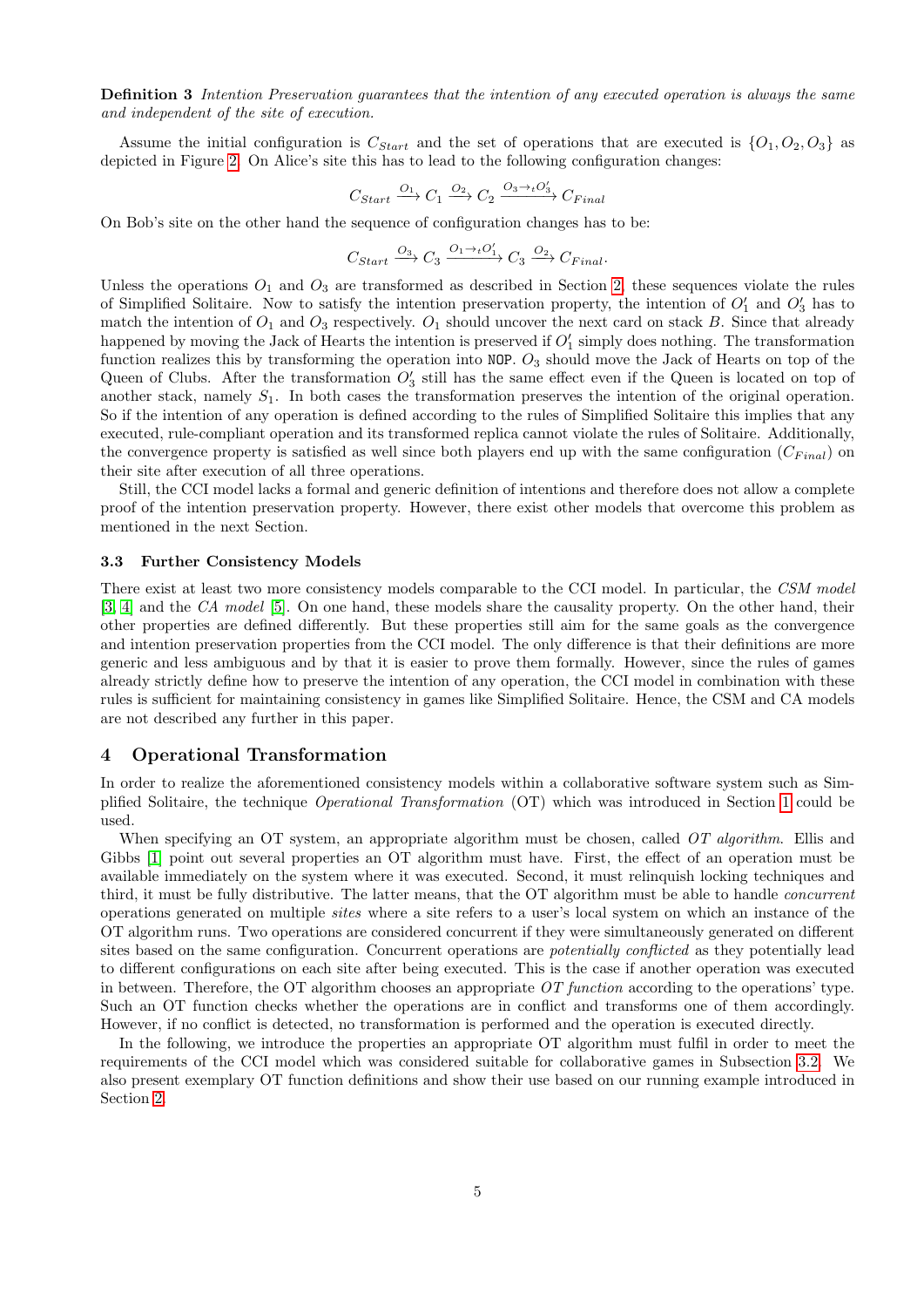

<span id="page-5-0"></span>Figure 3: Overview OT Algorithm and Consistency Model

# 4.1 OT Algorithm

The OT algorithm and the different involved components described in this section are depicted in Figure [3.](#page-5-0) Such an algorithm must be able to guarantee the following three properties defined for the CCI model: Causality Preservation (by using *state vectors*), Convergence and Intention Preservation (by using OT functions). As will be explained in more detail, these properties can be guaranteed by implementing specific data structures and programmable constructs called  $OT$  functions. We show how it is possible to achieve these goals using techniques originally introduced by the  $dOPT^5$  $dOPT^5$  algorithm [\[1\]](#page-12-0).

Causality preservation implies that the execution order of incoming dependent operations must be preserved. dOPT solves this issue by maintaining a state vector. The state vector is a data structure represented as an *n*-tuple  $(s_1, ..., s_n)$  where  $s_i$  is the number of operations executed by site *i*. In the running example there are  $n = 2$  players where  $s_1$  would be the number of executed operations generated on Alice's site and  $s_2$  those of Bob. When an operation  $O$  is executed at site i, it is broadcast carrying i's current state vector. Afterwards it updates the state vector of the sending site. Sending site  $i$ 's vector along with  $O$  helps the receiving sites to determine whether an operation is received in the correct order as will be illustrated in the following paragraph. We denote the state vector delivered by Operation O as  $SV_0(s_1, ..., s_n)$ , whereas  $SV_i(t_1, ..., t_n)$  denotes the current state vector of site i. When  $O$  is received at a site, the algorithm determines if it can be executed directly, if it must be transformed first or if it cannot be executed at the particular time and therefore must wait for its processing. An example for the latter case is given in the following. If O or its transformation is executed, it updates the site's state vector accordingly by incrementing the generating site's element by one. We denote that as  $O \rightarrow_{SV} (s_1, ..., s_n)$ .

In context of the running example, Figure [4](#page-6-0) depicts two situations and how using a state vector helps preserve the causality of operations. We assume that  $O_1 \rightarrow_p O_2$  and that all state vectors are initialised with  $(0,0)$ meaning that no operation of Alice  $(i = 1)$  and also none of Bob  $(i = 2)$  was executed yet. In Figure [4a](#page-6-0), the algorithm on Bob's site first executes  $O_3$  (see  $\mathcal{D}$ ) and then broadcasts the operation along with its current state vector of  $(0,0)$  before updating it to  $(0,1)$ . On arrival of  $O_1$  and  $O_2$  (see  $\circledast$  and  $\circledast)$ ) it would find that they were received in the correct order and subsequently update Bob's current state vector to  $(1, 1)$  and  $(2, 1)$ . Eventually, Bob's current state vector of (2, 1) expresses that Bob's algorithm has executed two operations of Alice and one operation of Bob.

In Figure [4b](#page-6-0) Alice executes  $O_1$  and sends it to Bob along with her current state vector of  $(0,0)$  (see  $\bullet$ ) before updating her state vector to  $(1,0)$ . Next, she executes and sends operation  $O_2$  (see  $\bullet$ ). Even though both  $O_1$  and  $O_2$  are sent subsequently, assume in this example, that due to network issues they arrive in a different order at Bob's site (see  $\bullet$  and  $\bullet$ ). On reception of  $O_2$  (see  $\bullet$ ), Bob's algorithms, would find that  $O_2$  must have been received out of order since the state vector  $(1,0)$  expresses that Alice has already executed one operation generated at her site (see  $\bullet$ ) while Bob's state vector is still  $(0, 1)$ , since Bob has not yet executed an operation of Alice. Consequently, Bob's algorithm would wait for the arrival of  $O_1$  (see  $\bullet$ ) before processing  $O_2$ . Without sending the state vector along with the operations, Bob would not be able to detect operations that arrive out of order and consequently violate causality when executing them directly in the order they were received.

<span id="page-5-1"></span><sup>5</sup>dOPT: Distributed Operational Transformation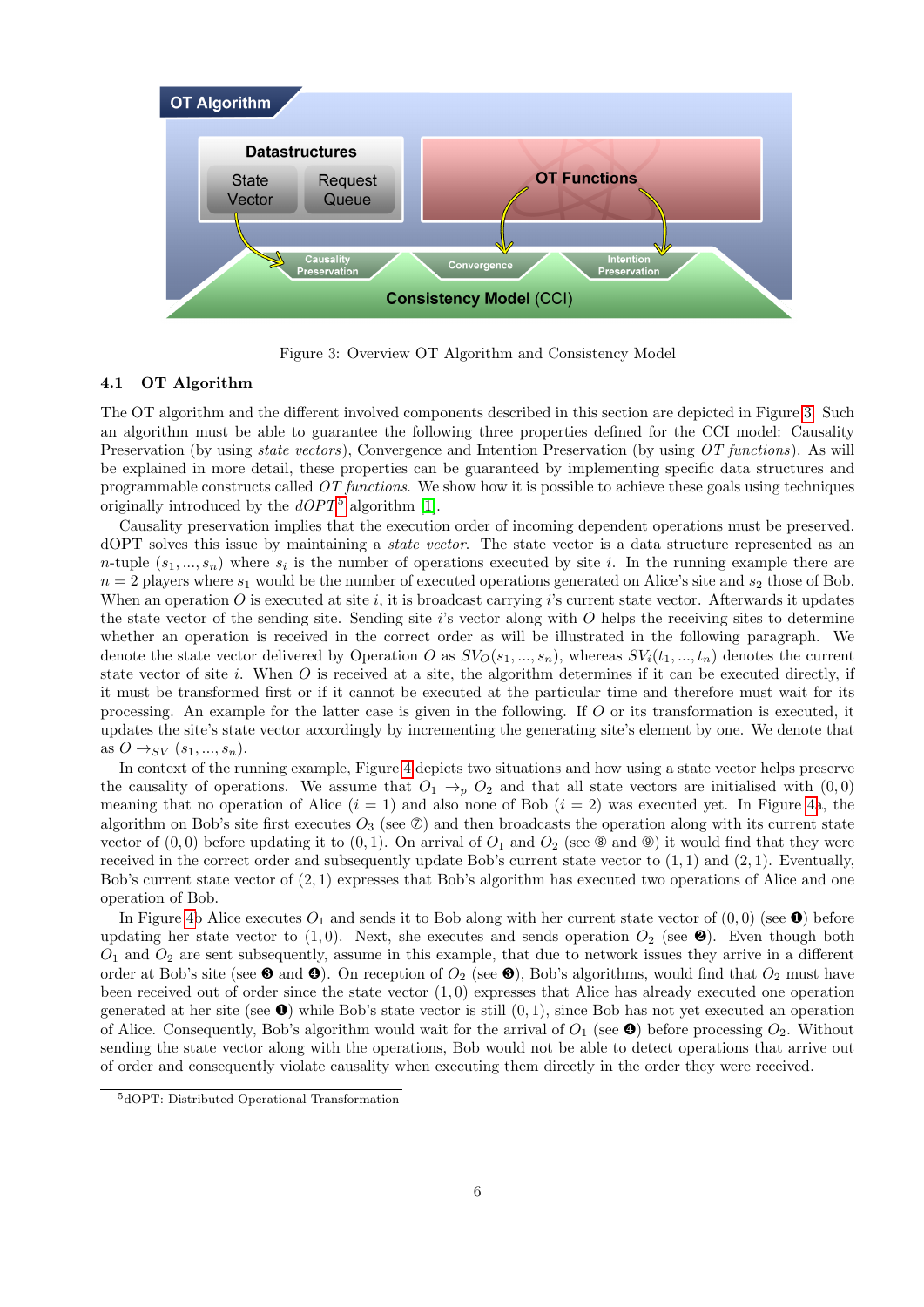

<span id="page-6-0"></span>Figure 4: Using a state vector to preserve causality.

To guarantee convergence and intention preservation it does not suffice to only reorder the execution of incoming operations [\[6\]](#page-12-5). Under the circumstances described in the following, it might be necessary to transform a received operation against an already executed operation using an appropriate  $OT$  function. OT functions are described further in Subsection [4.2.](#page-6-1) Intentions are preserved by transforming the operation according to the game's rules. Consequently, the intention of a transformed operation is equal to its original one. For instance, regarding the running example, Bob intends to place the Jack of Hearts on the Queen of Clubs  $(O_3, \mathcal{D})$ . Since Alice moved the Queen of Clubs to another stack (see ➁), Bob's untransformed operation would become invalid at Alice's site, according to the rules. Thus,  $O_3$  must be transformed such that the Jack of Hearts is, as intended. placed on the Queen of Hearts  $(O'_3, \mathbb{G})$ , which both revalidates  $O_3$  and preserves its intention.

The task of choosing which operation shall be executed next and determining against which already executed operations it must be transformed is crucial. dOPT solves this task with the help of a data structure called request queue<sup>[6](#page-6-2)</sup>, which contains all operations awaiting execution at a site i. The algorithm running on site i searches this queue and for each operation  $O_j$  the corresponding state vector  $s_j$  is compared to site i's current state vector  $s_i$ . Hence, three cases must be considered:

- 1.  $SV_{O_j}(s_1,...,s_n) = SV_i(t_1,...,t_n)$ : Operation  $O_j$  can be executed directly without any transformation since both sites  $i$  and  $j$  have executed the same number of operations for each site and as a result do not work on inconsistent configurations at that point.
- 2.  $SV_{O_j}(s_1, ..., s_n) \neq SV_i(t_1, ..., t_n) \land \exists s_k, t_k : s_k > t_k, k \in \{1, ..., n\}$ : Operation  $O_j$  cannot be executed as site  $j$  has executed at least one operation more than site  $i$ .
- 3. Else:  $O_i$  can be executed but is conflicted with at least one formerly executed operation. It must consequently be transformed first since  $SV_{O_j}$  refers to a state older than  $SV_i$ . Next it must be determined which of the operations have already been executed on site i but not yet on site j when  $O_i$  was generated. These operations have not affected  $O_j$  and are therefore conflicted with it. Consequently, they must be taken into account for  $O_j$ 's transformation.

By applying the above comparisons and choosing an appropriate OT function for case 3, the OT algorithm is able to ensure that after execution of all, possibly transformed, operations on each site, all sites share equal configurations, thus guaranteeing convergence.

#### <span id="page-6-1"></span>4.2 OT Functions

If an operation must be transformed against another one, the OT algorithm chooses an appropriate OT function according to their respective operation types. Simplified Solitaire supports two operation types: move and next. Hence, there must exist OT functions for every combination of the two types. The algorithm dOPT realizes that by building an  $n \times n$  transformation matrix where n is the number of available operations and each element is an OT function denoted as  $T_{\langle type_{op_1} \rangle, \langle type_{op_2} \rangle}$ .

<span id="page-6-2"></span> $6$ The request queue needs not necessarily be implemented as a classical First-in-first-out queue.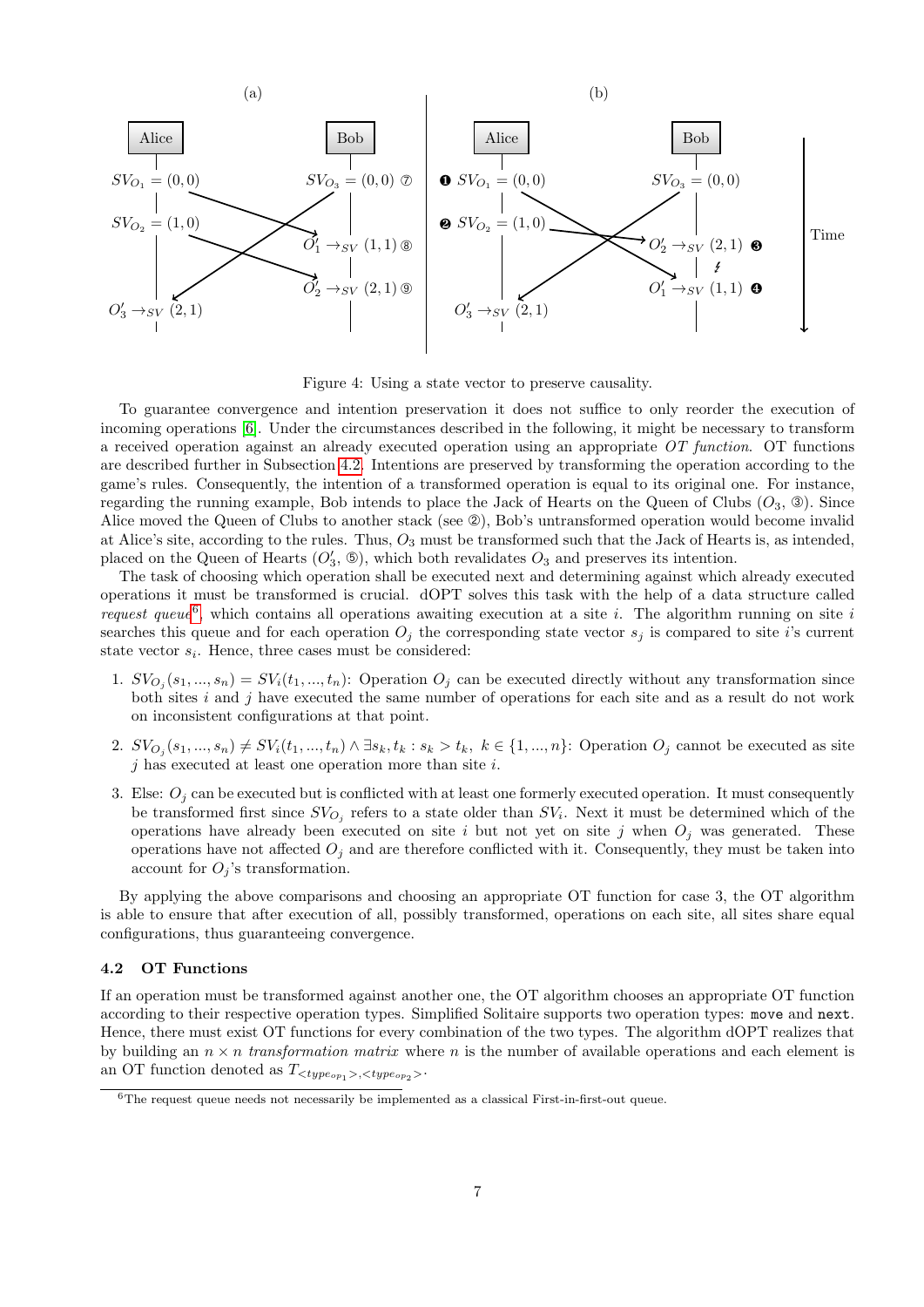The  $2 \times 2$  transformation matrix for Simplified Solitaire would look as follows:

|      | move             | next            |
|------|------------------|-----------------|
| move | $T_{move, move}$ | $1$ move, next  |
| next | $T_{next,move}$  | $T_{next,next}$ |

In the running example depicted in Figure [2,](#page-2-1) on arrival of operation  $O_1$  (see  $\circledast$ ), Bob's algorithm would detect that  $O_1$  carries the vector  $(0,0)$  while Bob's current vector is  $(0,1)$  and therefore case 3 as described in the previous section would apply. This situation is also illustrated in Figure [4a](#page-6-0) (see ➇). It would further find that  $O_3$  is the only operation that was executed on Bob's site (see  $\mathcal{D}$ ) but not on Alice's and therefore transform  $O_1$ against  $O_3$ . Next, it must choose the appropriate OT function. Since  $O_1$  is of type next and  $O_3$  is of type move, it would choose  $T_{nextmove}$  as an OT function where the first parameter is  $O_1$  and the second  $O_3$ . An example call could be:

$$
O_1' := T_{next, move}(\texttt{next}(), \texttt{move}(J_\heartsuit, B, S_5))
$$

Since a next operation implicitly always affects the browsable stack  $B$ , it does not need any parameters. The first parameter of a move operation is the card that is to be moved  $(J_{\infty})$ . The second parameter is the stack, the card is removed from  $(B)$  and the third parameter is the stack, the card is moved to  $(S_5)$ .

The function could be implemented as follows:

```
1 T_{next, move} (next (), move (card, from, to)):
2 if (from = B)3 return NOP // see O'_14
5 return next() // default: no conflict
```
Listing 1: Example implementation of a transformation function for a next/move operation pair.

The function  $T_{next,move}$  takes two operations as arguments where the first operation argument is transformed against the second. Knowing that the first operation unveils the next card on the browsable stack  $B$  and in turn covers the former topmost card, the function must check whether the second operation intends to move that card (Listing 1, Line 2). If this is the case, the first operation is transformed into a NOP operation (Listing 1, Line 3) which has no effect on Bob's configuration. The reason for the correctness of this transformation is that moving the topmost card of  $B$  has the same effect as executing a next operation and by that, the transformation preserves the intention of the original operation. Note, that strictly speaking, the configurations of Alice and Bob are not equal after execution of the transformed operation  $O'_1$  (see  $\circledast$ ) as Alice would expect the Jack of Hearts still lie covered on  $B$  in her configuration. Hence, the transformation on Alice's site must take this into account in order to guarantee convergence.

When  $O_3$  arrives at Alice's site (see  $\circledcirc$ ), it is added to Alice's request queue - in which it is the only element.  $O_1$  and  $O_2$  have already been subsequently executed on Alice's site (see  $\mathbb O$  and  $\mathbb Q$ ), thus Alice's current state vector would be  $(2, 0)$ . The algorithm now compares this vector to that of  $O_3$  which is  $(0, 1)$ . Again, case 3 applies and the algorithm searches for appropriate transformation candidates. Since, according to  $O_3$ 's state vector, both  $O_1$  and  $O_2$  have not yet been executed at Bob's site when  $O_3$  was generated (see  $\circledcirc$ ),  $O_3$  must first be transformed against the more recent  $O_2$  and then against  $O_1$ . The following statements could exemplarily be executed:

$$
O'_3
$$
 :=  $T_{move, move}(\text{move}(J\varphi, B, S_5), \text{move}(Q_{\clubsuit}, S_5, S_1))$   
\n $O''_3 := T_{move, next}(O'_3 = \text{move}(J\varphi, B, S_1), \text{next}())$ 

The relevant OT functions could be implemented as in Listings [2](#page-8-0) and [3.](#page-8-1)

Since the number of cases that need to be checked can easily grow very large, we focus only on a subset of all conflicting cases that can be found in our examples. In addition, the above implementations of OT functions are by no means optimized as they serve primarily as comprehensible examples.

In Listing [2,](#page-8-0) the function  $T_{move, move}$  checks in Line 2 whether the destination stack of the first operation (to1) is equal to the source stack of the second (from2). If this is the case, the operation which is to be transformed seemingly intends to move a card onto another, which has moved to another position. If this position is not a target stack, the function replaces the first operation's destination (to1) with that of the second operation (to2) and returns the transformed operation (Line 3). As a result, the intention of Bob, which is moving the Jack of Hearts onto the Queen of Clubs, can be preserved. As explained before, following the first transformation, the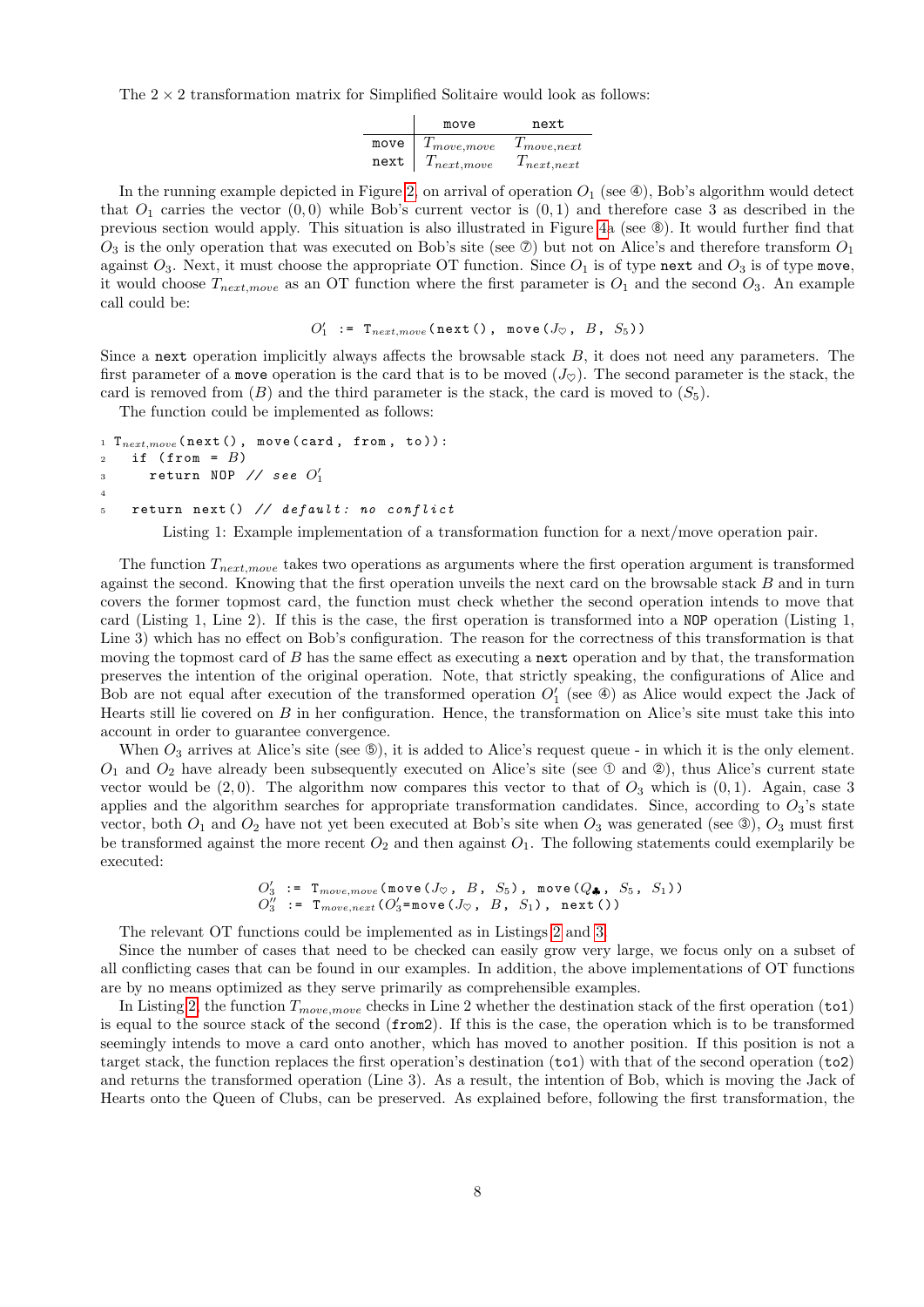```
1 T_{move, move} (move (card1, from1, to1), move (card2, from2, to2)):
2 if (to1 = from2 and to2 \notin \{T_1, T_2\})
_3 return move(card1, from1, to2) // see O_2^\prime4
5 if (to1 = from2 and from2 \in \{T_1, T_2\})
6 return [move (card1, to1,
                                                         \frac{7}{5}7 move (card2, from2, to2)]
8
9 if (to2 = from1 and from1 \in \{T_1, T_2\})
_{10} return NOP // see O'_{4}11
12 [...]
13
14 return move (card1, from1, to1) // default: no conflict
          Listing 2: Example implementations of move/move and move/next transformation functions.
```

```
1 T_{move, next} (move (card, from, to), next()):
2 if (from = B)3 return move(card, from, to) // see O_3'4
5 [...]
6
7 move ( card , from , to ) // default : no conflict
```
Listing 3: Example implementations of move/move and move/next transformation functions.

result  $(O'_3)$  needs to be transformed against  $O_1$  (Listing [3,](#page-8-1) Lines 2-3). If the move operation intends to move a card from the browsable stack B while the same card is about to be covered by the next operation, the effect on the configuration is the same for both. Thus, no further transformation must be performed.

When  $O_2$  arrives at Bob's site (see  $\circledcirc$ ), it carries the state vector  $(1,0)$ . Since  $O'_1$  was executed before, Bob's current vector is  $(1, 1)$ . Hence,  $O_2$  must be transformed against  $O'_1$  and  $O_3$ . Both OT functions will find that there is no conflict with  $O'_1$  and  $O_3$  respectively and thus execute  $O_2$  as is (see  $\circledast$ ). Executing an operation without transformation is the default for all OT functions since it often suffices in order to achieve convergence.

Up to this point, we did not explicitly mention any prioritizations. For games, the most logical highest priority is: reaching the goal. Thus, this priority must be considered when defining an OT function even if that implies that an operation needs in turn be undone.

In the following, we discuss a special case where an operation cannot be transformed directly and must be undone first. Figure [5](#page-8-2) depicts a scenario where Alice removes a card from the same target stack Bob tries to place a card on.



<span id="page-8-2"></span>Figure 5: Special conflict case.

Alice intends to move the Three of Clubs from target stack  $T_1$  onto open stack  $S_2$  ( $O_4$ ,  $\bigoplus$ ). Simultaneously, Bob moves the Four of Clubs to  $T_1$  ( $O_5$ ,  $\bullet$ ). This obviously is a conflict because Bob's move would not be valid according to the rules if Alice's move is executed and vice versa. Thus, a prioritization must be defined. As stated above, the priority in games is usually reaching the game's goal. The goal of Simplified Solitaire is reached if all cards are placed on both target stacks, one for each color. Thus, moving a card to one of the target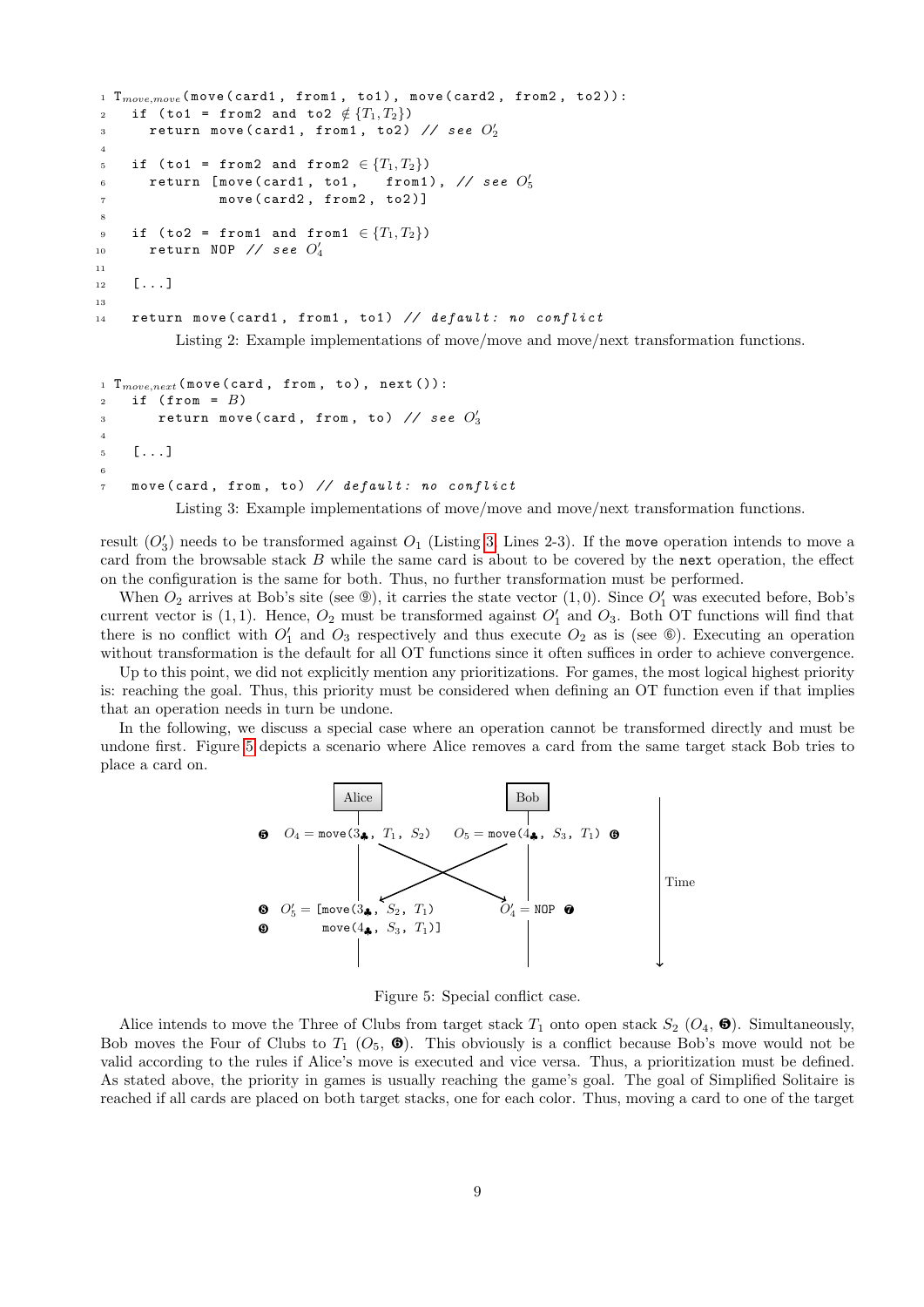stacks is assigned a higher priority than removing a card from a target stack. This also solves conflicts where two players move the same card to different stacks, since a card can either be placed on exactly one target stack or one open stack.

See Listing [2](#page-8-0) for an exemplary implementation of the transformations of  $O_4$  and  $O_5$  (Lines 10 and 6-7). The respective function calls could look as follows:

> $O'_4$  := T<sub>move,move</sub> (move  $(3, 1, T_1, S_2)$ , move  $(4, 1, S_3, T_1)$ )  $O'_5$  := T<sub>move,move</sub> (move(4<sub>4</sub>,  $S_3$ ,  $T_1$ ), move(3<sub>4</sub>,  $T_1$ ,  $S_2$ ))

When  $O_4$  arrives at Bob's site (see  $\bullet$ ), it needs to be transformed against  $O_5$ . Since both operations are contrary in that one operation turns the other invalid and  $O_5$  has a higher priority,  $O_4$  is transformed into a NOP (Listing 1, Line 10) which makes  $O_4$  have no effect on Bob's configuration. On the other side, Alice receives  $O_5$  (see  $\bullet$ ) after already having executed  $O_4$  (see  $\bullet$ ) and the OT algorithm finds that  $O_5$  needs to be transformed against  $O_4$ . Again, as  $O_5$  has higher priority than  $O_4$  and both operations are contrary,  $O_4$  must first be undone (Listing 1, Line 6). The configuration after execution of this operation is the same as the one at the time  $O_5$  was generated at Bob's site (see  $\bullet$ ). Thus,  $O_5$  can be executed directly (Listing 1, Line 7,  $\bullet$ ), leading to equal configurations on both Alice's and Bob's site. Again, note that by applying an OT function the system reached a convergent state with Bob's intention preserved. Even though Alice's original intention was violated because her operation was simply undone, we reason that due to sensible prioritization towards the goal of the game, Alice's move is made invalid and would therefore not be executed anyway.

Sun et. al. distinguish between two types of transformation functions: *inclusion* and exclusion transfor-mation [\[7\]](#page-12-6). Given two operations  $O_i$  and  $O_j$ , an inclusion transformation transforms  $O_i$  against  $O_j$  explicitly including the impact of  $O_i$ . An exclusion operation on the other hand excludes the impact of  $O_i$  thus preserving the intention for operation  $O_i$  by omitting the impact of  $O_j$ . Even though it is not always possible to clearly distinguish between inclusion and exclusion transformation, the above defined OT functions can be considered inclusion transformations.

Exclusion transformations were originally developed to overcome the major drawback of dOPT which is the lack of guaranteeing intention preservation. This makes dOPT primarily applicable for the CC model described in Subsection [3.1.](#page-3-1) To overcome this drawback, the *adOPTed* algorithm was developed [\[8\]](#page-12-7). adOPTed applies an exclusion transformation first if necessary to undo the impact of a formerly executed operation. Afterwards, an inclusion transformation can be applied to reach a convergent state. However, such exclusion transformations are not necessary for Simplified Solitaire since our algorithm is able to achieve intention preservation and are therefore not further explored here. Apart from dOPT and adOPTed, there currently exists a plethora of different OT algorithms [\[9\]](#page-12-8) - some of which make use of exclusion transformations and some do not.

In the section above, we showed which requirements an algorithm has to meet in order to realize the properties of the CCI model. Apart from guaranteeing causality preservation by processing incoming operations in a sensible order, it must be capable of determining which operations must be transformed against each other in order to guarantee intention preservation which in turn leads to convergence. We showed exemplary implementations of transformation functions and how the priority of reaching the goal of the game can resolve conflicts between operations where one invalidates the other when executed.

The latter is an example of how simple it is to find adequate priorities what makes operational transformation particularly suitable for games. Apart from this benefit, in the following, we describe arguments supporting the use of operational transformation in games.

#### <span id="page-9-0"></span>5 Relevance in Games

Above we have shown that a game like Simplified Solitaire can be played in a collaborative way. Thus, the original Solitaire can be collaboratively playable as well. However, there would be more special cases that have to be taken into account in the OT functions. Solitaire can be categorized as a card-puzzle game but it also fits into other categories. For example Solitaire is a multi-object game since it considers multiple cards and stacks at the same time. Single-object games accordingly would be all the games that only focus on one object, e.g. racing games where the player only controls a single vehicle. Additionally, Solitaire is not a turn-based game since the players do not have to wait for an opponent after making a turn. A game such as chess on the other hand is turn-based. After each turn every player has to wait for the turn of the other player. In Figure [6](#page-10-0) these categories are used to compare games and their ability to be played collaboratively. Each set of games is rated accordingly to its ability to be played in a collaborative way. Furthermore, the figure contains some examples for games of each category.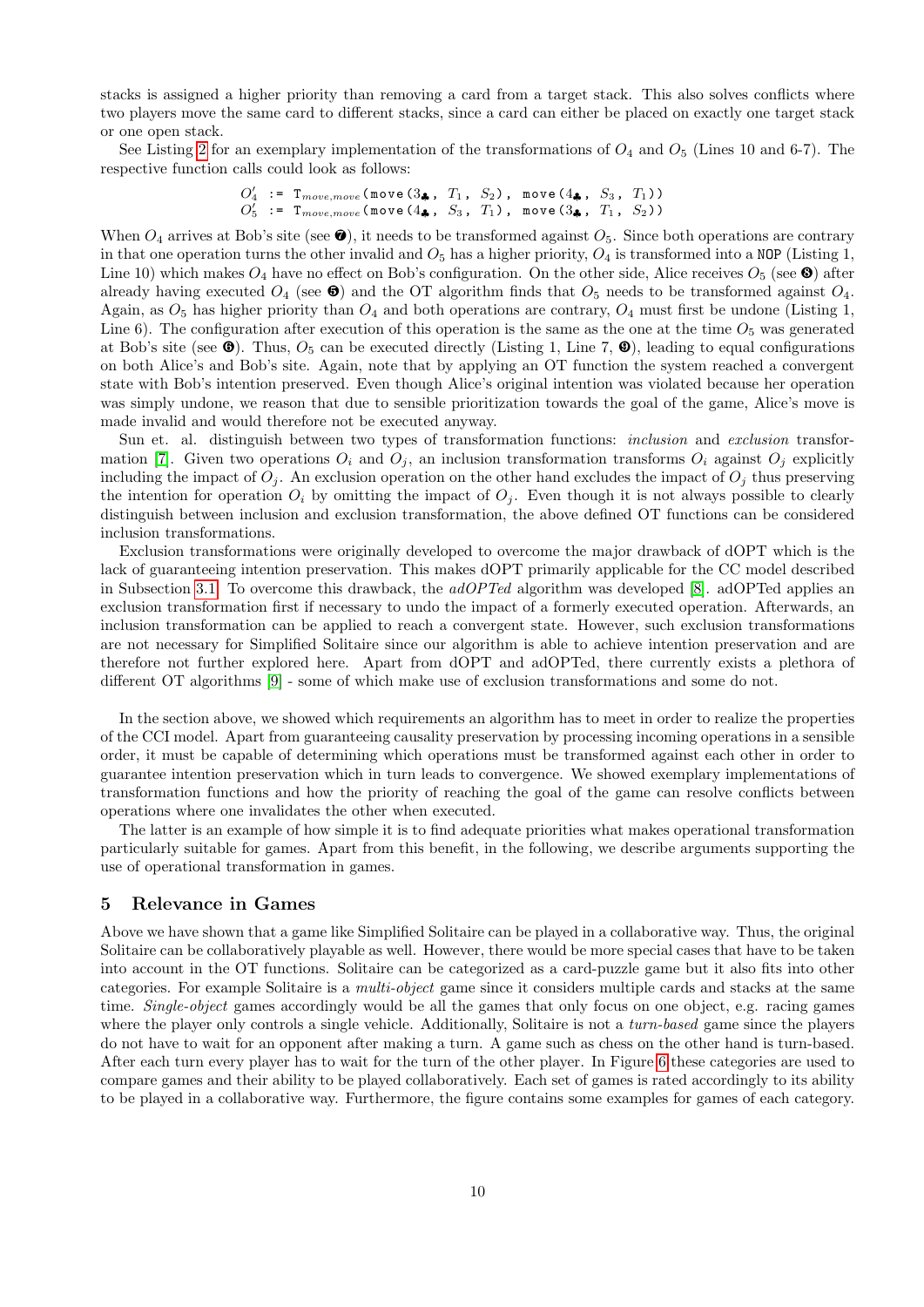Multi-object, not turn-based games such as Solitaire can be found in the upper right corner. These games seem to be most promising as stated by the  $+$  in the figure. The reason is that multiple players can invoke different operations which may be merged into a single action through techniques like operational transformation. This may give two or more collaborative players an advantage over a single player. Considering the running example Alice moves the Queen of Clubs and Bob the Jack of Hearts. With operational trans-



<span id="page-10-0"></span>Figure 6: Eligibility of games for collaboration

formation both moves get merged into a single action. A single player in contrast has to do one move after another. The observable advantage in such a situation is that the two collaborative players can be faster.

In single-object games this advantage can easily turn into a disadvantage. Considering the Pokémon example introduced in the introduction (see Section [1\)](#page-0-3), the Pokémon trainer (single controlled object) could for instance make a horizontal or vertical step. If Alice intends to move rightwards whereas Bob wants to move upwards, these two turns can be merged into a diagonal step<sup>[7](#page-10-1)</sup>. On the other hand, if Alice still intends to move rightwards whereas Bob wants to move leftwards, these two turns cannot be merged reasonably. Anyhow, this can happen in multi-object games as well. For example, in Simplified Solitaire two players could simply want to move the same card to different places. But since the players most likely have more choices, we assume that it does not occur as often as in single-object games. A more detailed description of a similar problem and its solution in Simplified Solitaire is described in Section [4.2.](#page-6-1) Priorities are used to decide which action is executed in the end. Hence, the advantages of playing a single-object game collaboratively are limited. We state that by the 0 in Figure [6.](#page-10-0)

Turn-based, multi-object games can be played collaboratively as well but only if each turn is played collabora-tively by a team instead of a single player. For example Scrabble<sup>[8](#page-10-2)</sup> is played by two teams against each other and each team consists of at least two players. In this situation each team can collaborate while constructing a word with the letters of their team. This process can be enhanced with techniques like operational transformation to gain the same advantages as described above. But once a single player ends their team's turn, no more changes can be applied by anyone. Considering operational transformation this may lead to further problems. An operation that has been generated but was not executed at all sites before the turn ends represents one situation that could lead to such problems. Because of that, we consider this category of games as partly collaboratively playable again stated by the 0 in the figure.

Lastly, all games that are turn-based and only consider a single object can never profit from being played in a collaborative way. Since only one action can be done per turn, it is impossible to apply a technique such as operational transformation. Considering chess for example, once a player has made a move the turn ends immediately. Hence, in no situation two operations can be merged in order to generate an advantage.

Games such as Simplified Solitaire could open up a new category of games, namely *collaborative games*. These should not be mixed up with *cooperative games*. In cooperative games multiple players try to achieve one goal. To do so, most of these games split up the main goal into subgoals. Considering Simplified Solitaire, Alice for instance could focus on putting all cards onto the target stacks whereas Bob tries to uncover all hidden cards. Since each player over time may become a specialist in her or his task, this might lead to an advantage over a single player. In collaborative games the main goal is typically not subdivided. Every player attempts to reach the main goal and in doing so the collaborative system itself leads to the advantage over non-collaborating players for example by transforming or merging operations. This definition of collaborative games and its distinction from cooperative games is only justified by the findings in this paper. Furthermore, while both terms are often used as synonyms there also exist other definitions. For instance, in a game theory paper different aspects are considered [\[10\]](#page-12-9): Cooperative games are distinct from collaborative games by the fact that all players of a cooperative game get individual scores for reaching their subgoals whereas players of a collaborative game all

<span id="page-10-1"></span> $7$ Simplified example: Diagonal steps are not possible in the original Pokémon game.

<span id="page-10-2"></span><sup>8</sup><http://scrabble.hasbro.com>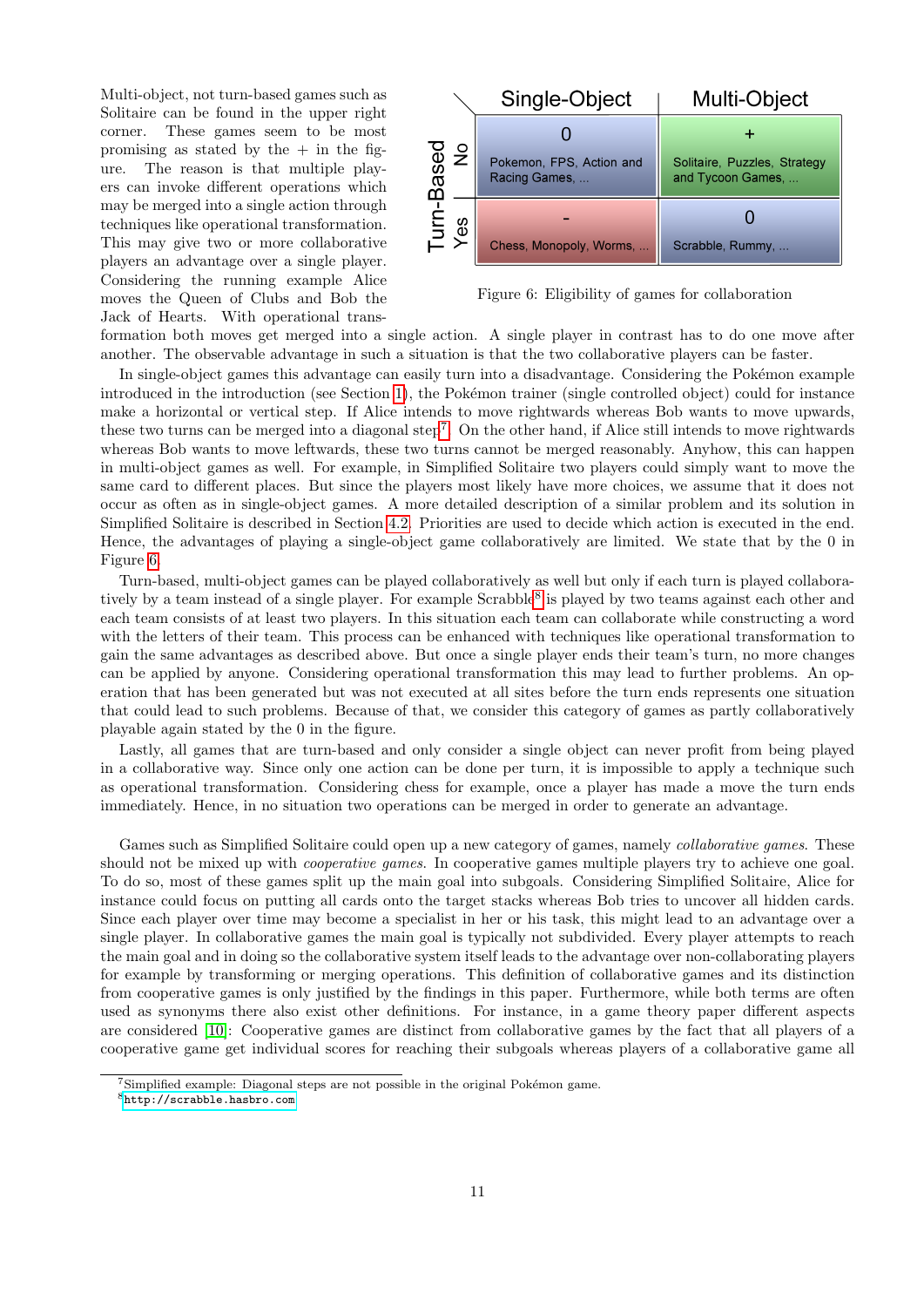get the same score for reaching the main goal. We do not consider scoring at all in this paper but still both definitions have in common that the main goal is split into subgoals when it comes to cooperative games. Hence, both definitions could be merged.

As a last remark, we state that collaborative games can be developed by using existing operational transformation frameworks. This reduces the effort to create collaborative games significantly. An implementation of a collaborative game was presented by Google<sup>[9](#page-11-0)</sup>: Multiple players could try to solve one Rubik's cube. For the implementation they used the Google Realtime API[10](#page-11-1) which is based on operational transformation. Nevertheless, most games do not consider collaborative play at all. One game that allows collaborative play is Age of Empires II  $HD<sup>11</sup>$  $HD<sup>11</sup>$  $HD<sup>11</sup>$ , which is a strategy game in which a single army can be controlled by multiple players. However, since it does not contain any techniques like operational transformation that feature is not advantageous unless the players themselves come up with subgoals to organize their play (e.g. Alice controls the army whereas Bob handles the reinforcement production). But per definition this makes it a cooperative game.

## 6 Conclusion

In this paper, we have explained operational transformation in context of games and presented how an OT algorithm could be designed to guarantee properties of a consistency model. Simplified Solitaire has been used as a case-study to show that operational transformation can be used in games as well as in any other collaborative systems. Furthermore, we discussed the advantages and disadvantages of operational transformation in games. In the end, we conclude that operational transformation can be beneficial in games of a specific category which we call collaborative games (e.g. Simplified Solitaire). It can be considered as further work to find out if there are other or better approaches to implement collaborative games.

In the introduction we mentioned Twitch plays Pokémon, an experiment that allowed a million users to play the same game over Twitch<sup>[12](#page-11-3)</sup>. It turned out that the Pokémon games are not the best games to be played collaboratively, although Twitch plays Pokémon shows that people enjoy playing games together in a collaborative way. Hence, the number of collaborative games will probably grow in future and operational transformation is one approach which could facilitate the collaborative aspect of these games.

<span id="page-11-0"></span><sup>9</sup>A presentation by Brian Cairns and Cheryl Simon in 2013 during a Google Developers I/O session: [https://www.youtube.com/](https://www.youtube.com/watch?v=hv14PTbkIs0) [watch?v=hv14PTbkIs0](https://www.youtube.com/watch?v=hv14PTbkIs0)

<span id="page-11-1"></span> $^{10}{\tt \small https://developers.google.com/google-apps/realtime/overview}$  $^{10}{\tt \small https://developers.google.com/google-apps/realtime/overview}$  $^{10}{\tt \small https://developers.google.com/google-apps/realtime/overview}$ 

<span id="page-11-2"></span><sup>11</sup><https://www.ageofempires.com>

<span id="page-11-3"></span><sup>12</sup>Streaming platform: <https://www.twitch.tv/>